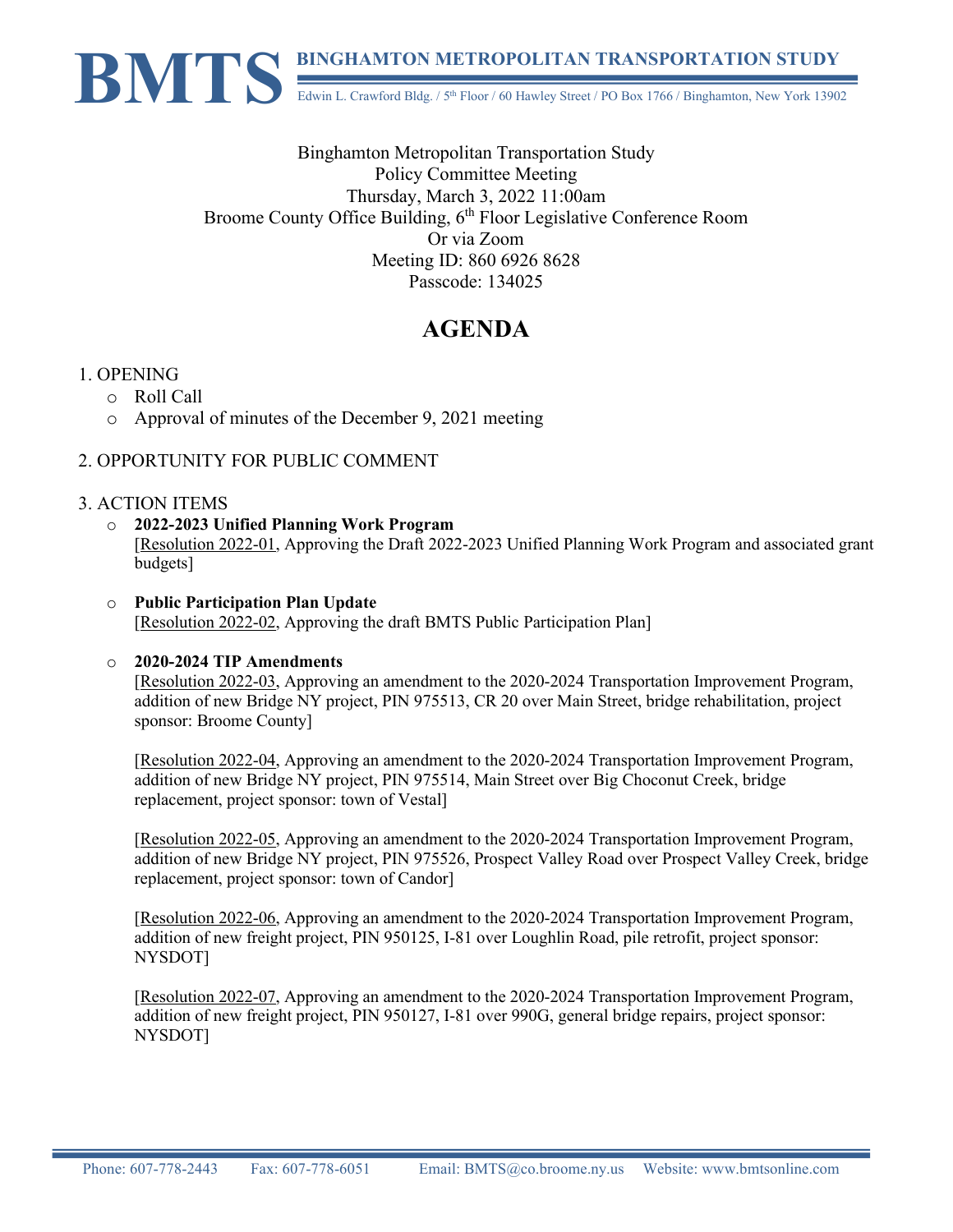## **BINGHAMTON METROPOLITAN TRANSPORTATION STUDY** Edwin L. Crawford Bldg. / 5<sup>th</sup> Floor / 60 Hawley Street / PO Box 1766 / Binghamton, New York 13902 **BMTS**

#### o DISCUSSION ITEMS / UPDATES

- o Village of Johnson City Sign Inventory
- o Functional Class Changes
- o TIP Update: 2023–2027
- o E-bike Regulation Guide
- o NYSDOT Project Updates

### 5. BUSINESS OFFERED FROM THE FLOOR

### 6. NEXT MEETING DATE – **June 9th**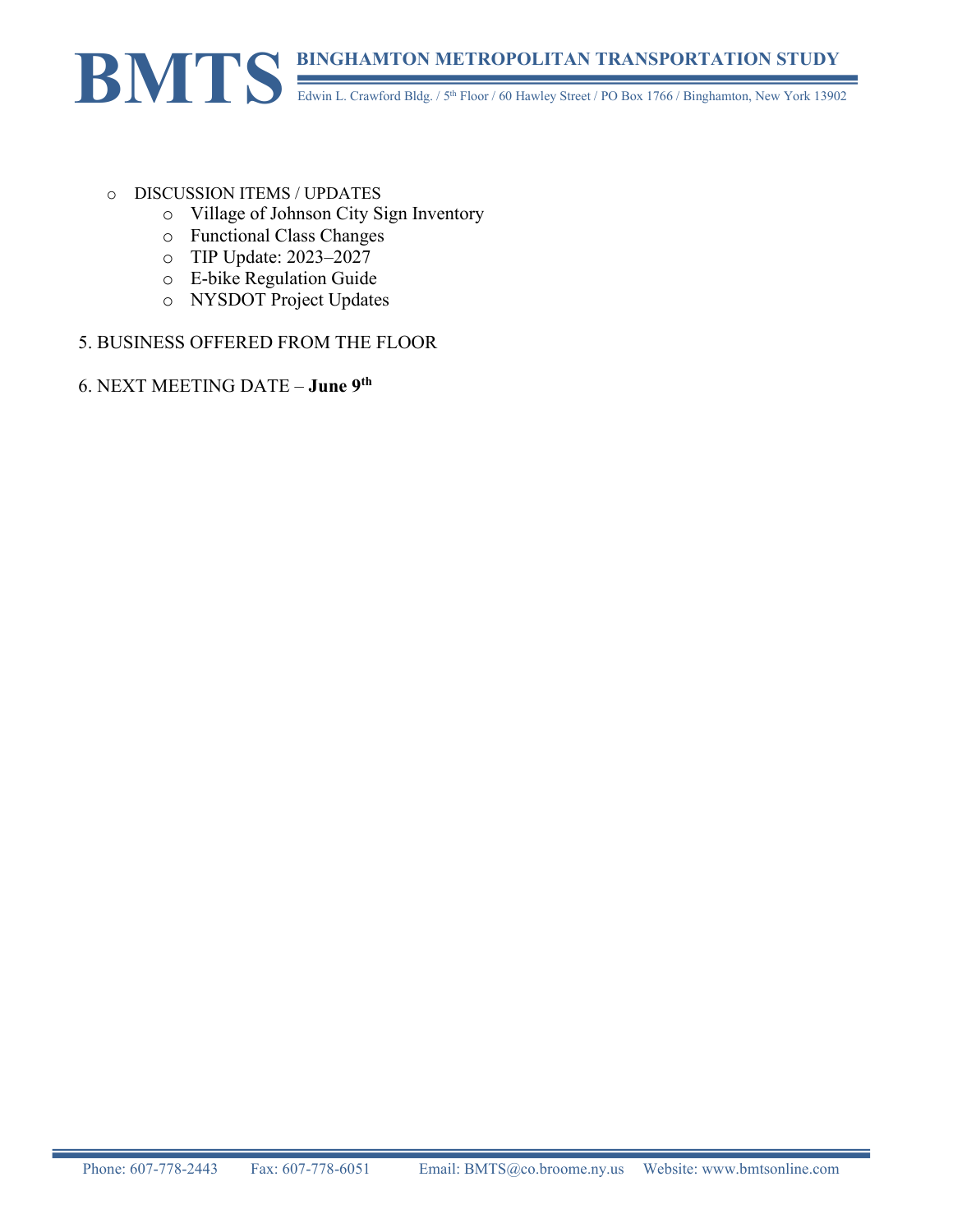Resolution approving the 2022-2023 BMTS Unified Planning Work Program

WHEREAS the Binghamton Metropolitan Transportation Study Policy Committee has been designated by the Governor of the State of New York as the Metropolitan Planning Organization responsible, together with the State, for the comprehensive, continuing, and cooperative transportation planning process for the Binghamton Metropolitan Area, and

WHEREAS Federal regulations (23 CFR Chapter 1, Part 450, Subpart C, and 49 CFR Chapter VI, Part 613, Subpart B) require that the urban transportation planning process shall include development of a Unified Planning Work Program which shall annually describe all urban transportation and transportation related planning activities anticipated within the next one or two year period, and will document the work to be performed with technical assistance provided under the Fixing America's Surface Transportation (FAST) Act, the Clean Air Act Amendments of 1990, Title VI of the Civil Rights Act of 1964, Section 5303 program, and

WHEREAS the BMTS Policy Committee has created a Planning Committee of technical representatives to advise it on matters concerning the implementation of the urban transportation planning process, and

WHEREAS there has been developed a Draft 2022-2023 Unified Planning Work Program which includes all transportation and transportation-related planning activities to be undertaken by BMTS Central Staff during the period April 1, 2022 through March 31, 2023, and a staffing plan and program budget for those activities, and

WHEREAS public comment has been solicited on the Draft 2022-2023 Unified Planning Work Program, and

WHEREAS the BMTS Planning Committee on February 24, 2022, approved, by consensus, a resolution recommending approval of the Draft 2022-2023 Unified Planning Work Program and associated grant budgets, finding that it properly addresses the technical planning priorities of the region,

NOW THEREFORE BE IT RESOLVED that the BMTS Policy Committee approves the 2022-2023 Unified Planning Work Program, and

BE IT FURTHER RESOLVED that the BMTS Policy Committee approves the Federal Highway Administration PL Program 2022-2023 budget and the FTA §5303 Program 2022-2023 budget.

#### **CERTIFICATION OF RESOLUTION 2022-01**

I, the undersigned, duly elected Chair of the Binghamton Metropolitan Transportation Study Policy Committee, do hereby certify that the foregoing is a true and correct copy of BMTS Policy Committee Resolution 2022-01, adopted by consensus this 3rd day of March 2022.

Michael Marinaccio, Chair **Date** Date **Date** Date **Date** Date **Date** BMTS Policy Committee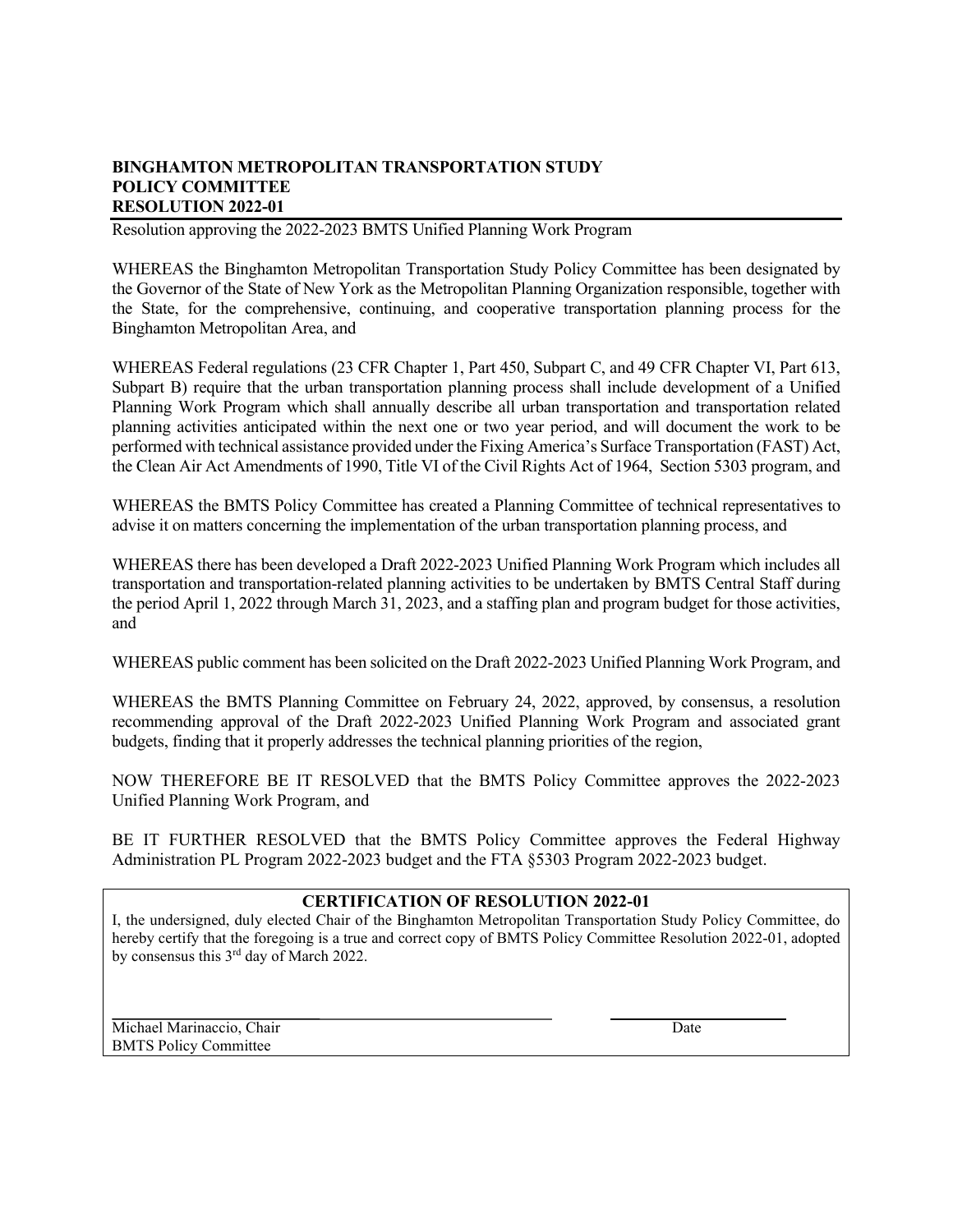Resolution approving the BMTS Public Participation Plan.

WHEREAS the Binghamton Metropolitan Transportation Study Policy Committee has been designated by the Governor of the State of New York as the Metropolitan Planning Organization responsible, together with the State, for the comprehensive, continuing, and cooperative transportation planning process for the Binghamton Urban Area, and

WHEREAS, in accordance with the federal metropolitan planning regulations 23 CFR 450.316(a) the MPO shall develop and use a documented participation plan, and

WHEREAS in 2007 BMTS adopted a participation plan in consultation with all interested parties and updated the plan in 2017, and

WHEREAS the 2022 update to the participation plan has been developed to more effectively meet BMTS's responsibilities for virtual public engagement and participation through a variety of activities and communication modes, and

WHEREAS the 2022 Public Participation Plan meets the requirements as set forth in 23 CFR 450.316(a) and has been available for public review for 45 days as required, and

WHEREAS the BMTS Policy Committee has created a Planning Committee of technical representatives to advise it on matters concerning the implementation of the urban transportation planning process, and a Program & Finance Subcommittee thereof to advise on matters of program administration, and

WHEREAS the BMTS Planning Committee on February 24<sup>th</sup>, 2022 has approved by consensus a resolution recommending approval of the Draft BMTS Public Participation Plan as revised, and

NOW THEREFORE BE IT RESOLVED that the BMTS Policy Committee approves the BMTS Public Participation Plan, to be dated for reference March 2022.

#### **CERTIFICATION OF RESOLUTION 2022-02**

I, the undersigned, duly elected Chair of the Binghamton Metropolitan Transportation Study Policy Committee, do hereby certify that the foregoing is a true and correct copy of BMTS Policy Committee Resolution 2022-02, adopted by consensus this 3rd day of March, 2022.

Michael Marinaccio, Chair **Date** and *Chair* Date and *Date* and *Date* and *Date* and *Date* and *Date* and *Date* and *Date* and *Date* and *Date* and *Date* and *Date* and *Date* and *Date* and *Date* and *Date* and *Da* BMTS Policy Committee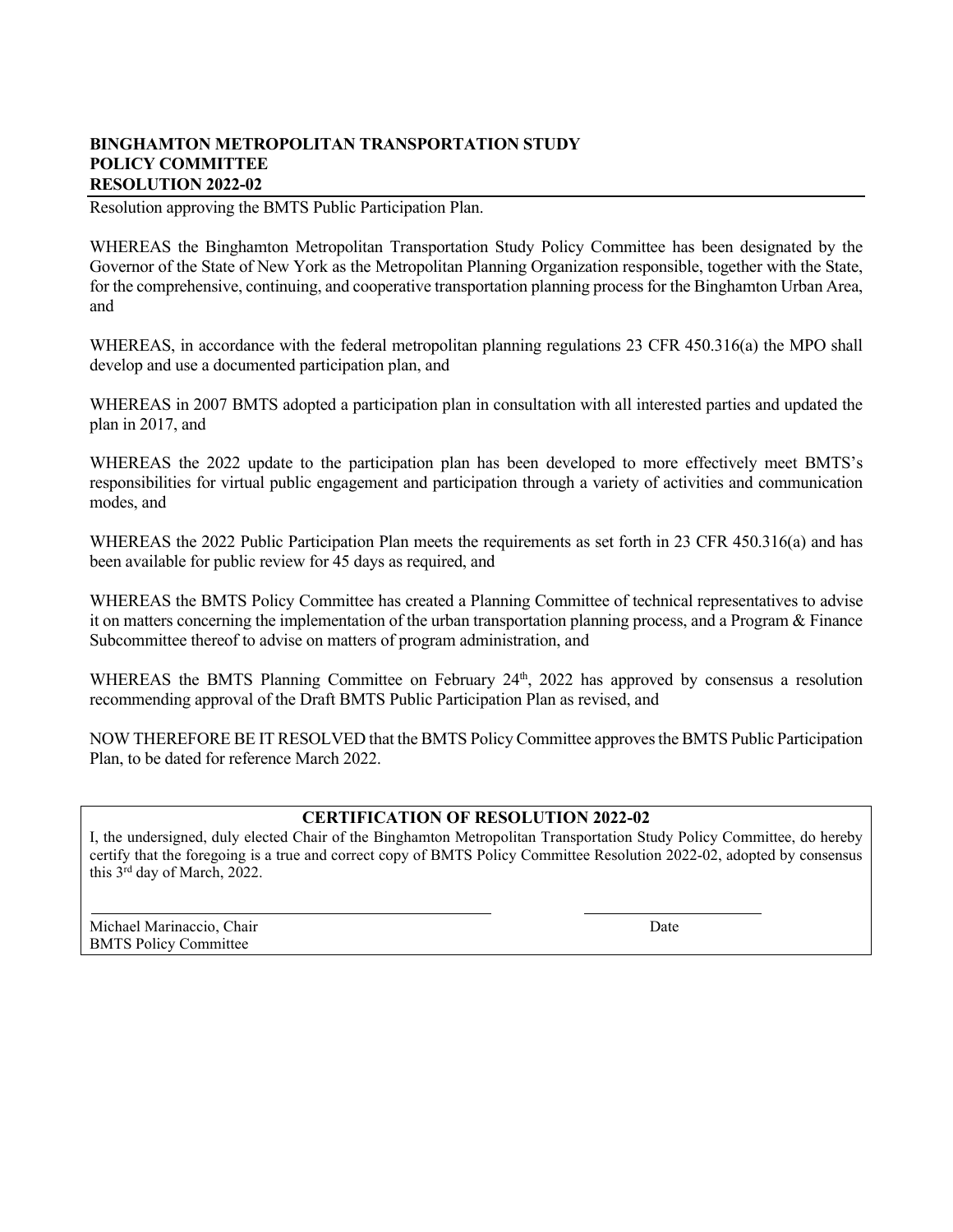Resolution approving an amendment to the 2020-2024 Binghamton Metropolitan Transportation Study Transportation Improvement Program.

**WHEREAS** the Binghamton Metropolitan Transportation Study Policy Committee has been designated by the Governor of the State of New York as the Metropolitan Planning Organization responsible, together with the State, for the comprehensive, continuing, and cooperative transportation planning process for the Binghamton Urban Area, and

**WHEREAS** Federal regulations (23 CFR Chapter 1, Part 450, Subpart C, and 49 CFR Chapter VI, Part 613, Subpart B) require that the urban transportation planning process shall include development of a Transportation Improvement Program, a staged multi-year program of projects consistent with the Transportation Plan, and

**WHEREAS** the BMTS Policy Committee approved on June 6, 2019 the 2020-2024 BMTS Transportation Improvement Program, and

**WHEREAS** the Transportation Improvement Program may be amended at any time to add, delete, or reflect significant changes in the scope of projects, and

**WHEREAS** the BMTS Policy Committee has created a Planning Committee of technical representatives to advise it on matters concerning the implementation of the urban transportation planning process, and a TIP Subcommittee thereof to monitor the Transportation Improvement Program, and

**WHEREAS** the project sponsor, Broome County, has requested action to amend the 2020-2024 Transportation Improvement Program, to add a new project, awarded under Bridge NY, PIN 975513, CR 20 over Main Street, bridge rehabilitation, \$1.492M, designated as TIP Amendment R09-0811, and

**WHEREAS** the BMTS Planning Committee approved the TIP amendment on February 24, 2022, and

**NOW THEREFORE BE IT RESOLVED** that the BMTS Policy Committee approves an amendment to the 2020-2024 Transportation Improvement Program.

#### **CERTIFICATION OF RESOLUTION 2022-03**

I, the undersigned, duly elected Chair of the Binghamton Metropolitan Transportation Study Policy Committee, do hereby certify that the foregoing is a true and correct copy of BMTS Policy Committee Resolution 2022-03, adopted by consensus this 3rd day of March 2022.

Michael Marinaccio, Chair **Date** Date **Date** Date **Date** BMTS Policy Committee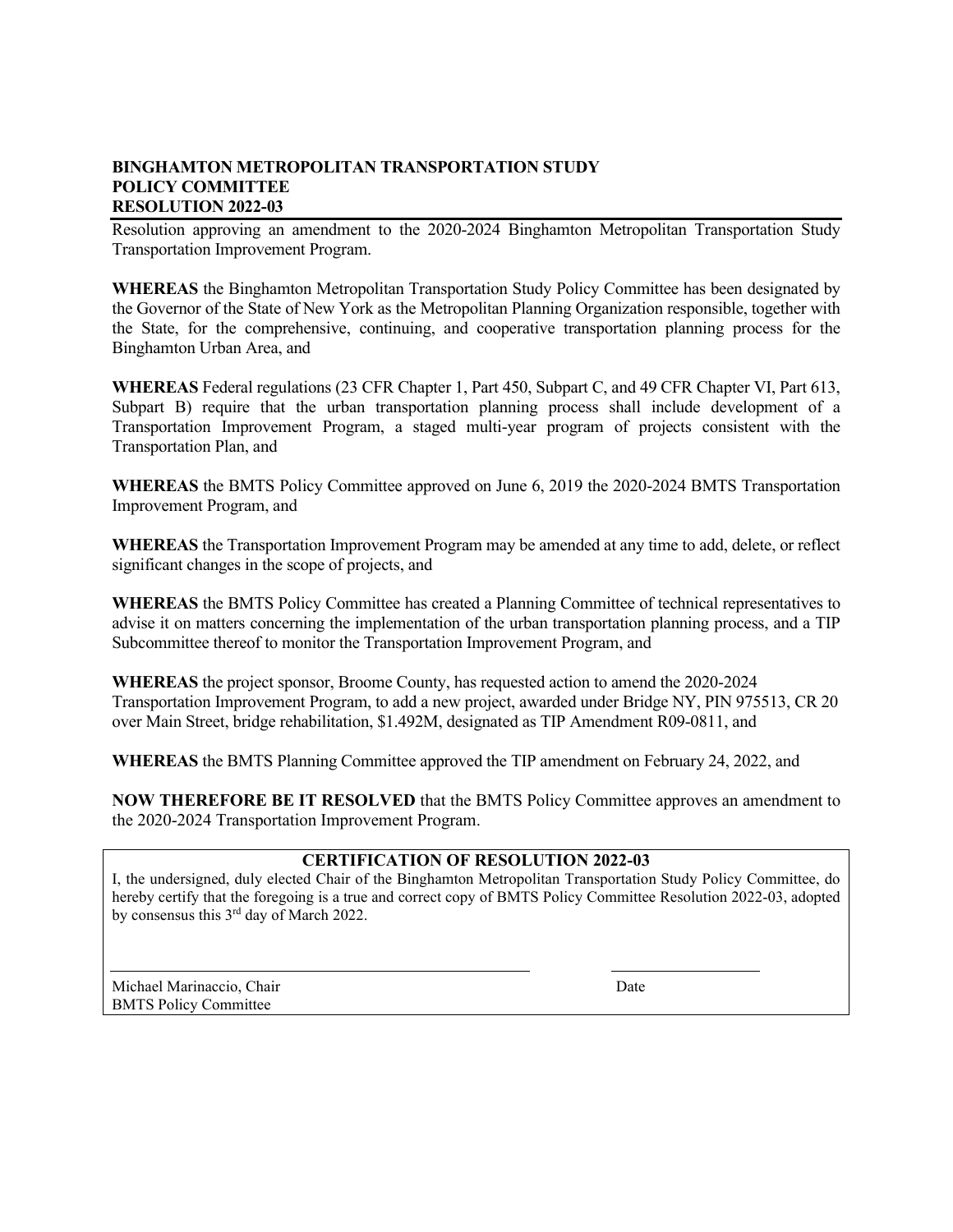### Wednesday, February 16, 2022 **Page 2 of 4 TIP AMENDMENT: R09-0811** Page 2 of 4 **\*\* NEW YORK STATE DEPARTMENT OF TRANSPORTATION \*\***

| <b>AGENCY</b><br><b>PIN</b><br><b>WORKTYPE</b>                     | <b>PROJECT DESCRIPTION</b>                                                                                                        | <b>FUND SOURCES &amp;</b><br><b>OBLIGATION DATE</b>                                                  | <b>TOTAL</b><br>5-YEAR<br><b>PROGRAM</b> | <b>PHASE</b>                                                                           |                        | <b>FFY</b>     | <b>FFY</b>              | 5-YEAR PROGRAM (FFY) Starting October 01, 2021<br><b>FFY</b> | <b>FFY</b> | <b>FFY</b> | <b>POST</b> |
|--------------------------------------------------------------------|-----------------------------------------------------------------------------------------------------------------------------------|------------------------------------------------------------------------------------------------------|------------------------------------------|----------------------------------------------------------------------------------------|------------------------|----------------|-------------------------|--------------------------------------------------------------|------------|------------|-------------|
| <ao status=""><br/><b>AQ CODE</b></ao>                             | <b>TOTAL PROJECT COST</b><br><b>COUNTY</b>                                                                                        |                                                                                                      | in millions<br>of dollars                |                                                                                        | PRE<br><b>FFY 2022</b> | 2022           | 2023                    | 2024                                                         | 2025       | 2026       | FFY 2026    |
| <b>From</b>                                                        |                                                                                                                                   |                                                                                                      |                                          |                                                                                        |                        |                |                         |                                                              |            |            |             |
| <b>NYSDOT</b><br>975513<br><b>BRIDGE</b><br>$<\xEpsilon$ xempt $>$ | THIS PROJECT REHABILITATES THE STRUCTURE<br>CARRYING CR 20 OVER MAIN ST. (BIN 3349360) IN<br>THE TOWN OF KIRKWOOD, BROOME COUNTY. |                                                                                                      |                                          |                                                                                        |                        |                |                         |                                                              |            |            |             |
| AQC:N/A                                                            | <b>BROOME</b><br>$TPC: $1.2-$2.5 M$                                                                                               | <b>TOTAL 5YR COST:</b>                                                                               | 0.000                                    |                                                                                        | 0.000                  | 0.000          | 0.000                   | 0.000                                                        | 0.000      | 0.000      | 0.000       |
| <b>To</b>                                                          |                                                                                                                                   |                                                                                                      |                                          |                                                                                        |                        |                |                         |                                                              |            |            |             |
| <b>NYSDOT</b><br>975513<br><b>BRIDGE</b><br>$\leq$ Exempt $>$      | THIS PROJECT REHABILITATES THE STRUCTURE<br>CARRYING CR 20 OVER MAIN ST. (BIN 3349360) IN<br>THE TOWN OF KIRKWOOD, BROOME COUNTY. | STBG FLEX 06/2022<br>LOCAL 06/2022<br><b>STBG FLEX 07/2023</b><br>LOCAL 07/2023<br>STBG FLEX 07/2023 | 0.117<br>0.006<br>0.249                  | <b>PRELDES</b><br><b>PRELDES</b><br><b>CONINSP</b><br>$0.013$ CONINSP<br>$0.974$ CONST |                        | 0.117<br>0.006 | 0.249<br>0.013<br>0.974 |                                                              |            |            |             |

|         |               |                    | LOCAL 07/2023                      | 0.051 | <b>CONST</b>                       |       |       | 0.051          |       |       |       |       |
|---------|---------------|--------------------|------------------------------------|-------|------------------------------------|-------|-------|----------------|-------|-------|-------|-------|
|         |               |                    | STBG FLEX 12/2022<br>LOCAL 12/2022 |       | $0.078$ DETLDES<br>$0.004$ DETLDES |       |       | 0.078<br>0.004 |       |       |       |       |
|         |               |                    |                                    |       |                                    |       |       |                |       |       |       |       |
| AOC:N/A | <b>BROOME</b> | $TPC: $1.2-$2.5 M$ | <b>TOTAL 5YR COST &gt;</b>         | 1.492 |                                    | 0.000 | 0.123 | .369           | 0.000 | 0.000 | 0.000 | 0.000 |
|         |               |                    |                                    |       |                                    |       |       |                |       |       |       |       |

**Ballot Comment:** 975513: CR 20 OVER MAIN STREET, BRIDGE REHABILITATION, BNY 2021. ADD NEW BRIDGE NY PROJECT TO THE TIP.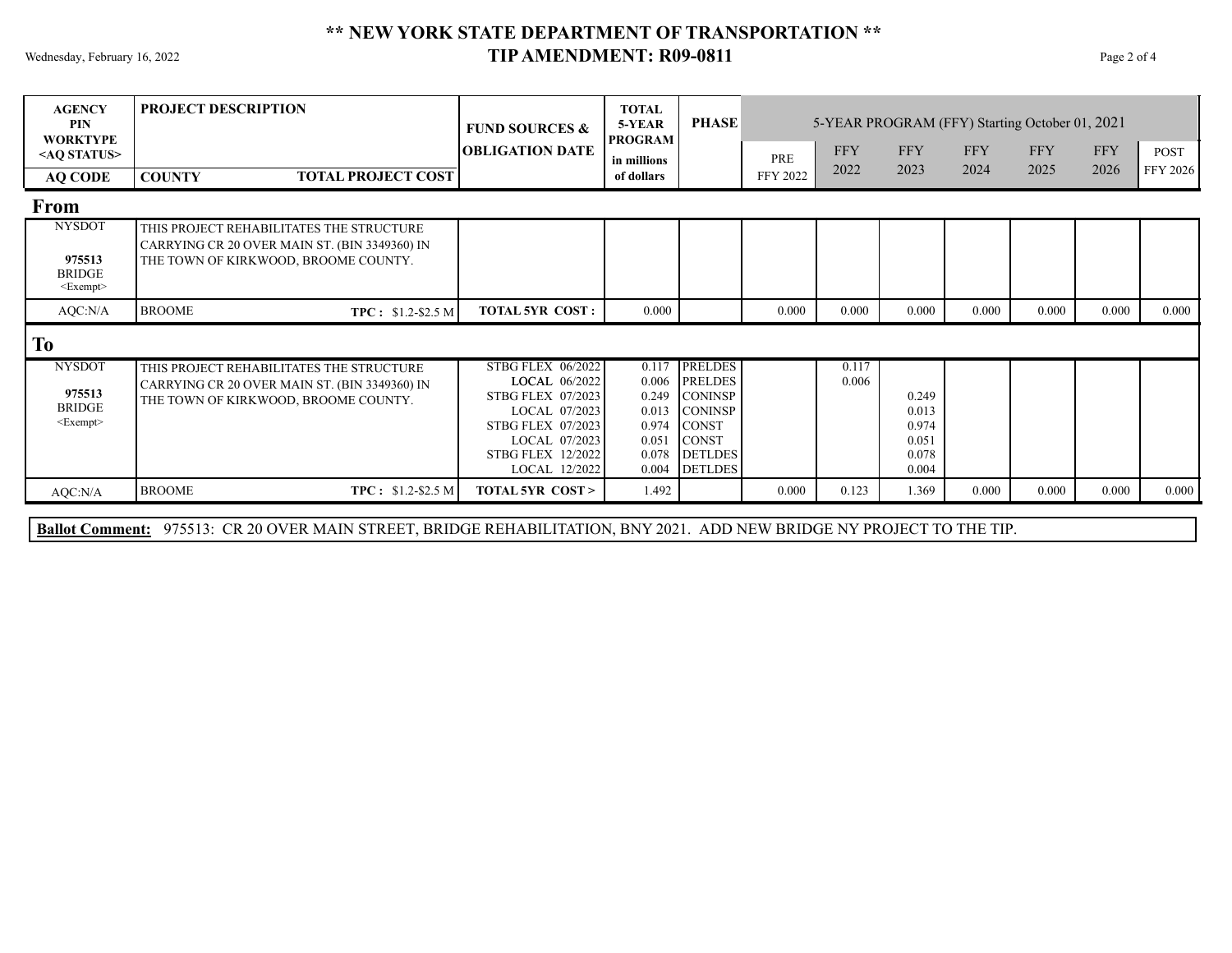Resolution approving an amendment to the 2020-2024 Binghamton Metropolitan Transportation Study Transportation Improvement Program.

**WHEREAS** the Binghamton Metropolitan Transportation Study Policy Committee has been designated by the Governor of the State of New York as the Metropolitan Planning Organization responsible, together with the State, for the comprehensive, continuing, and cooperative transportation planning process for the Binghamton Urban Area, and

**WHEREAS** Federal regulations (23 CFR Chapter 1, Part 450, Subpart C, and 49 CFR Chapter VI, Part 613, Subpart B) require that the urban transportation planning process shall include development of a Transportation Improvement Program, a staged multi-year program of projects consistent with the Transportation Plan, and

**WHEREAS** the BMTS Policy Committee approved on June 6, 2019 the 2020-2024 BMTS Transportation Improvement Program, and

**WHEREAS** the Transportation Improvement Program may be amended at any time to add, delete, or reflect significant changes in the scope of projects, and

**WHEREAS** the BMTS Policy Committee has created a Planning Committee of technical representatives to advise it on matters concerning the implementation of the urban transportation planning process, and a TIP Subcommittee thereof to monitor the Transportation Improvement Program, and

**WHEREAS** the project sponsor, town of Vestal, has requested action to amend the 2020-2024 Transportation Improvement Program, to add a new project, awarded under Bridge NY, PIN 975514, Main Street over Big Choconut Creek, bridge replacement, \$3.484M, designated as TIP Amendment R09- 0811, and

**WHEREAS** the BMTS Planning Committee approved the TIP amendment on February 24, 2022, and

**NOW THEREFORE BE IT RESOLVED** that the BMTS Policy Committee approves an amendment to the 2020-2024 Transportation Improvement Program.

#### **CERTIFICATION OF RESOLUTION 2022-04**

I, the undersigned, duly elected Chair of the Binghamton Metropolitan Transportation Study Policy Committee, do hereby certify that the foregoing is a true and correct copy of BMTS Policy Committee Resolution 2022-04, adopted by consensus this 3rd day of March 2022.

Michael Marinaccio, Chair Date BMTS Policy Committee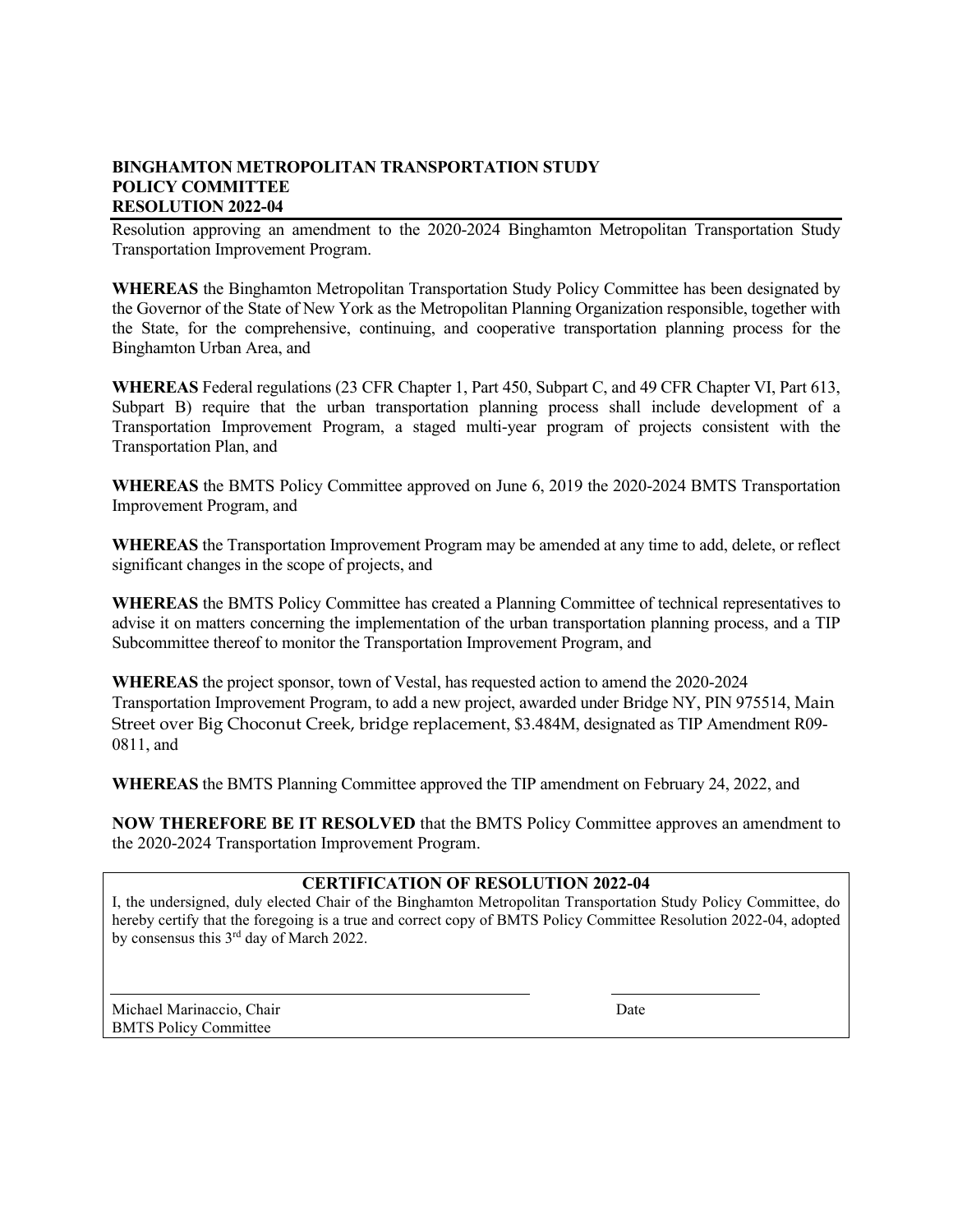### Wednesday, February 16, 2022 **Page 3 of 4 TIP AMENDMENT: R09-0811** Page 3 of 4 **\*\* NEW YORK STATE DEPARTMENT OF TRANSPORTATION \*\***

| <b>AGENCY</b><br><b>PIN</b><br><b>WORKTYPE</b>             | <b>PROJECT DESCRIPTION</b>                                                                                                                             | <b>FUND SOURCES &amp;</b>                                                                                                                                                                                                                                                  | <b>TOTAL</b><br>5-YEAR<br><b>PROGRAM</b>                                                                 | <b>PHASE</b>                                                                                                                                                                         |                 |                                  |                                                                      | 5-YEAR PROGRAM (FFY) Starting October 01, 2021 |            |            |             |  |
|------------------------------------------------------------|--------------------------------------------------------------------------------------------------------------------------------------------------------|----------------------------------------------------------------------------------------------------------------------------------------------------------------------------------------------------------------------------------------------------------------------------|----------------------------------------------------------------------------------------------------------|--------------------------------------------------------------------------------------------------------------------------------------------------------------------------------------|-----------------|----------------------------------|----------------------------------------------------------------------|------------------------------------------------|------------|------------|-------------|--|
| <ao status=""></ao>                                        |                                                                                                                                                        | <b>OBLIGATION DATE</b>                                                                                                                                                                                                                                                     | in millions                                                                                              |                                                                                                                                                                                      | PRE             | <b>FFY</b>                       | <b>FFY</b>                                                           | <b>FFY</b>                                     | <b>FFY</b> | <b>FFY</b> | <b>POST</b> |  |
| <b>AQ CODE</b>                                             | <b>TOTAL PROJECT COST</b><br><b>COUNTY</b>                                                                                                             |                                                                                                                                                                                                                                                                            | of dollars                                                                                               |                                                                                                                                                                                      | <b>FFY 2022</b> | 2022                             | 2023                                                                 | 2024                                           | 2025       | 2026       | FFY 2026    |  |
| From                                                       |                                                                                                                                                        |                                                                                                                                                                                                                                                                            |                                                                                                          |                                                                                                                                                                                      |                 |                                  |                                                                      |                                                |            |            |             |  |
| <b>NYSDOT</b><br>975514<br><b>BRIDGE</b><br>$<$ Exempt $>$ | THIS PROJECT REPLACES THE EXISTING<br>STRUCTURE CARRYING MAIN STREET OVER BIG<br>CHOCONUT CREEK (BIN 2225910) IN THE TOWN<br>OF VESTAL, BROOME COUNTY. |                                                                                                                                                                                                                                                                            |                                                                                                          |                                                                                                                                                                                      |                 |                                  |                                                                      |                                                |            |            |             |  |
| AQC:N/A                                                    | <b>BROOME</b><br>TPC: \$3.3-\$5.6 M                                                                                                                    | <b>TOTAL 5YR COST:</b>                                                                                                                                                                                                                                                     | 0.000                                                                                                    |                                                                                                                                                                                      | 0.000           | 0.000                            | 0.000                                                                | 0.000                                          | 0.000      | 0.000      | 0.000       |  |
| To                                                         |                                                                                                                                                        |                                                                                                                                                                                                                                                                            |                                                                                                          |                                                                                                                                                                                      |                 |                                  |                                                                      |                                                |            |            |             |  |
| <b>NYSDOT</b><br>975514<br><b>BRIDGE</b><br>$<$ Exempt $>$ | THIS PROJECT REPLACES THE EXISTING<br>STRUCTURE CARRYING MAIN STREET OVER BIG<br>CHOCONUT CREEK (BIN 2225910) IN THE TOWN<br>OF VESTAL, BROOME COUNTY. | <b>STBG FLEX 04/2022</b><br>LOCAL 04/2022<br><b>STBG FLEX 04/2022</b><br>LOCAL 04/2022<br><b>STBG FLEX 09/2023</b><br>LOCAL 09/2023<br><b>STBG FLEX 09/2023</b><br>LOCAL 09/2023<br><b>STBG FLEX 12/2022</b><br>LOCAL 12/2022<br><b>STBG FLEX 12/2022</b><br>LOCAL 12/2022 | 0.191<br>0.010<br>0.024<br>0.001<br>0.285<br>0.015<br>2.668<br>0.140<br>0.127<br>0.008<br>0.014<br>0.001 | <b>PRELDES</b><br><b>PRELDES</b><br>ROWINCD<br>ROWINCD<br><b>CONINSP</b><br><b>CONINSP</b><br><b>CONST</b><br><b>CONST</b><br><b>DETLDES</b><br><b>DETLDES</b><br>ROWACOU<br>ROWACQU |                 | 0.191<br>0.010<br>0.024<br>0.001 | 0.285<br>0.015<br>2.668<br>0.140<br>0.127<br>0.008<br>0.014<br>0.001 |                                                |            |            |             |  |
| AOC:N/A                                                    | <b>BROOME</b><br>$TPC: $3.3-$5.6 M$                                                                                                                    | <b>TOTAL 5YR COST &gt;</b>                                                                                                                                                                                                                                                 | 3.484                                                                                                    |                                                                                                                                                                                      | 0.000           | 0.226                            | 3.258                                                                | 0.000                                          | 0.000      | 0.000      | 0.000       |  |

Ballot Comment: 975514: MAIN STREET OVER BIG CHOCONUT CREEK, BRIDGE REPLACEMENT, BNY 2021. ADD NEW BRIDGE NY PROJECT TO THE TI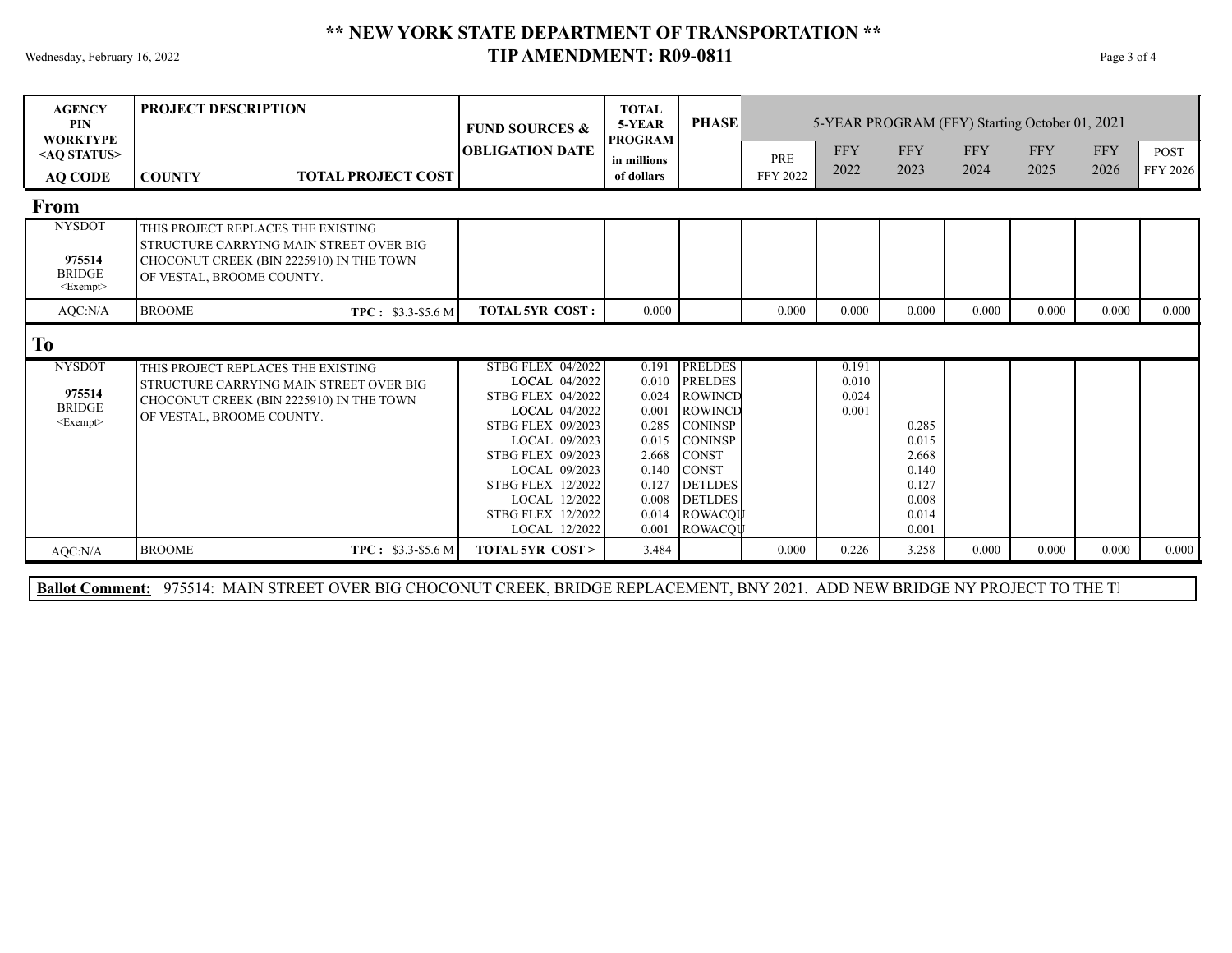Resolution approving an amendment to the 2020-2024 Binghamton Metropolitan Transportation Study Transportation Improvement Program.

**WHEREAS** the Binghamton Metropolitan Transportation Study Policy Committee has been designated by the Governor of the State of New York as the Metropolitan Planning Organization responsible, together with the State, for the comprehensive, continuing, and cooperative transportation planning process for the Binghamton Urban Area, and

**WHEREAS** Federal regulations (23 CFR Chapter 1, Part 450, Subpart C, and 49 CFR Chapter VI, Part 613, Subpart B) require that the urban transportation planning process shall include development of a Transportation Improvement Program, a staged multi-year program of projects consistent with the Transportation Plan, and

**WHEREAS** the BMTS Policy Committee approved on June 6, 2019 the 2020-2024 BMTS Transportation Improvement Program, and

**WHEREAS** the Transportation Improvement Program may be amended at any time to add, delete, or reflect significant changes in the scope of projects, and

**WHEREAS** the BMTS Policy Committee has created a Planning Committee of technical representatives to advise it on matters concerning the implementation of the urban transportation planning process, and a TIP Subcommittee thereof to monitor the Transportation Improvement Program, and

**WHEREAS** the project sponsor, town of Candor, has requested action to amend the 2020-2024 Transportation Improvement Program, to add a new project, awarded under Bridge NY, PIN 975526, Prospect Valley Road over Prospect Valley Creek, bridge replacement, \$2.12M, designated as TIP Amendment R09-0811, and

**WHEREAS** the BMTS Planning Committee approved the TIP amendment on February 24, 2022, and

**NOW THEREFORE BE IT RESOLVED** that the BMTS Policy Committee approves an amendment to the 2020-2024 Transportation Improvement Program.

#### **CERTIFICATION OF RESOLUTION 2022-05**

I, the undersigned, duly elected Chair of the Binghamton Metropolitan Transportation Study Policy Committee, do hereby certify that the foregoing is a true and correct copy of BMTS Policy Committee Resolution 2022-05, adopted by consensus this 3rd day of March 2022.

Michael Marinaccio, Chair **Date** Date **Date** Date **Date** BMTS Policy Committee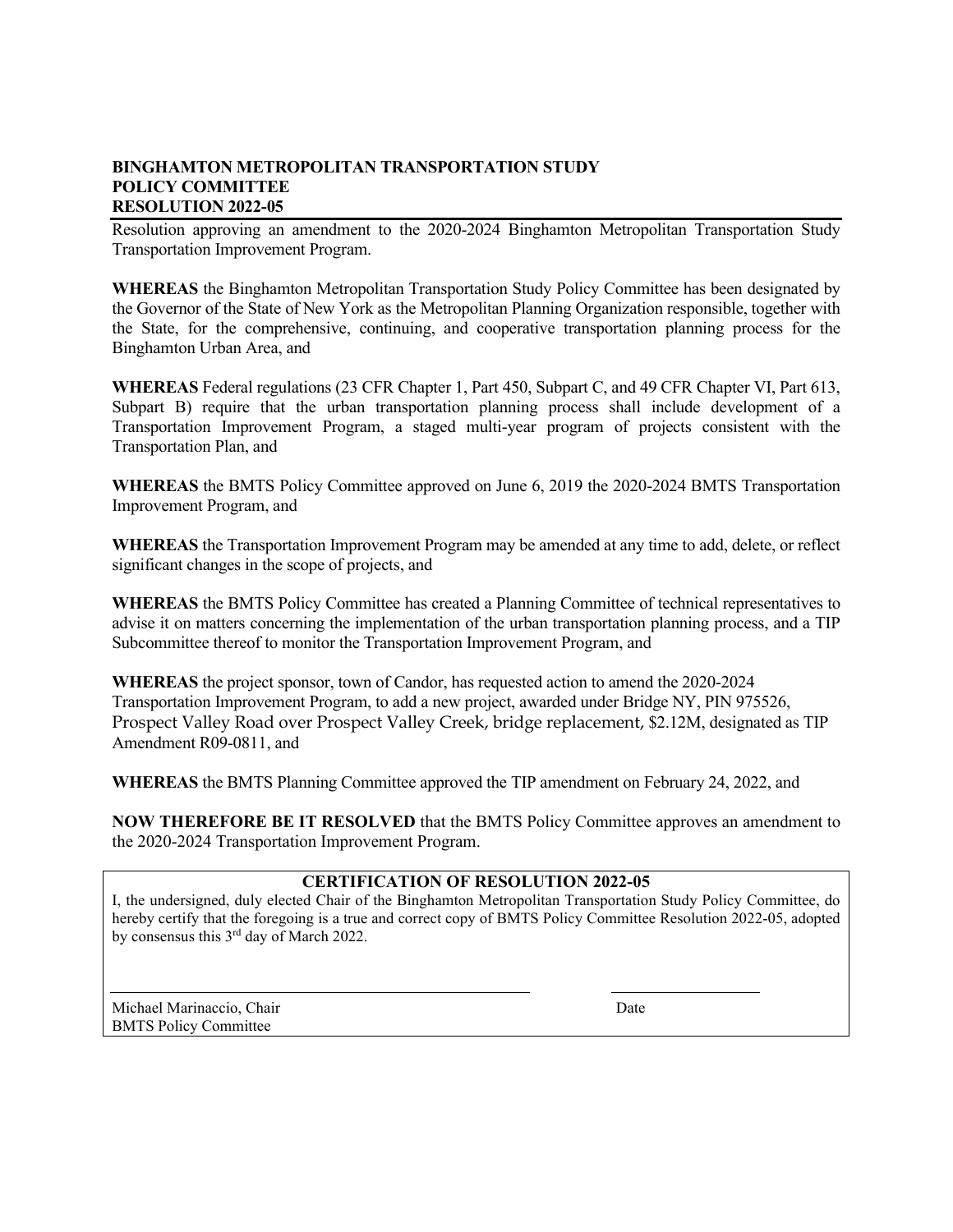### Wednesday, February 16, 2022 **Page 4 of 4 TIP AMENDMENT: R09-0811** Page 4 of 4 **\*\* NEW YORK STATE DEPARTMENT OF TRANSPORTATION \*\***

| <b>AGENCY</b><br><b>PIN</b><br><b>WORKTYPE</b>             | <b>PROJECT DESCRIPTION</b>                                                                                                                                    | <b>FUND SOURCES &amp;</b>                                                                                                                                                                                                                                                  | <b>TOTAL</b><br>5-YEAR<br><b>PROGRAM</b>                                                                 | <b>PHASE</b>                                                                                                                                                                         | 5-YEAR PROGRAM (FFY) Starting October 01, 2021 |                                  |                                                                      |            |            |            |             |  |  |
|------------------------------------------------------------|---------------------------------------------------------------------------------------------------------------------------------------------------------------|----------------------------------------------------------------------------------------------------------------------------------------------------------------------------------------------------------------------------------------------------------------------------|----------------------------------------------------------------------------------------------------------|--------------------------------------------------------------------------------------------------------------------------------------------------------------------------------------|------------------------------------------------|----------------------------------|----------------------------------------------------------------------|------------|------------|------------|-------------|--|--|
| <ao status=""></ao>                                        |                                                                                                                                                               | <b>OBLIGATION DATE</b>                                                                                                                                                                                                                                                     | in millions                                                                                              |                                                                                                                                                                                      | PRE                                            | <b>FFY</b>                       | <b>FFY</b>                                                           | <b>FFY</b> | <b>FFY</b> | <b>FFY</b> | <b>POST</b> |  |  |
| <b>AQ CODE</b>                                             | <b>TOTAL PROJECT COST</b><br><b>COUNTY</b>                                                                                                                    |                                                                                                                                                                                                                                                                            | of dollars                                                                                               |                                                                                                                                                                                      | <b>FFY 2022</b>                                | 2022                             | 2023                                                                 | 2024       | 2025       | 2026       | FFY 2026    |  |  |
| <b>From</b>                                                |                                                                                                                                                               |                                                                                                                                                                                                                                                                            |                                                                                                          |                                                                                                                                                                                      |                                                |                                  |                                                                      |            |            |            |             |  |  |
| <b>NYSDOT</b><br>975526<br><b>BRIDGE</b><br>$<$ Exempt $>$ | THIS PROJECT REPLACES THE EXISTING BRIDGE<br>CARRYING PROSPECT VALLEY RD OVER<br>PROSPECT VALLEY CREEK (BIN 2218480), IN THE<br>TOWN OF CANDOR, TIOGA COUNTY. |                                                                                                                                                                                                                                                                            |                                                                                                          |                                                                                                                                                                                      |                                                |                                  |                                                                      |            |            |            |             |  |  |
| AOC:N/A                                                    | <b>TIOGA</b><br>$TPC: $2-$4 M$                                                                                                                                | <b>TOTAL 5YR COST:</b>                                                                                                                                                                                                                                                     | 0.000                                                                                                    |                                                                                                                                                                                      | 0.000                                          | 0.000                            | 0.000                                                                | 0.000      | 0.000      | 0.000      | 0.000       |  |  |
| <b>To</b>                                                  |                                                                                                                                                               |                                                                                                                                                                                                                                                                            |                                                                                                          |                                                                                                                                                                                      |                                                |                                  |                                                                      |            |            |            |             |  |  |
| <b>NYSDOT</b><br>975526<br><b>BRIDGE</b><br>$<$ Exempt $>$ | THIS PROJECT REPLACES THE EXISTING BRIDGE<br>CARRYING PROSPECT VALLEY RD OVER<br>PROSPECT VALLEY CREEK (BIN 2218480), IN THE<br>TOWN OF CANDOR, TIOGA COUNTY. | <b>STBG FLEX 06/2022</b><br>LOCAL 06/2022<br><b>STBG FLEX 06/2022</b><br>LOCAL 06/2022<br><b>STBG FLEX 09/2023</b><br>LOCAL 09/2023<br><b>STBG FLEX 09/2023</b><br>LOCAL 09/2023<br><b>STBG FLEX 12/2022</b><br>LOCAL 12/2022<br><b>STBG FLEX 12/2022</b><br>LOCAL 12/2022 | 0.156<br>0.008<br>0.019<br>0.001<br>0.221<br>0.012<br>1.499<br>0.079<br>0.105<br>0.005<br>0.014<br>0.001 | <b>PRELDES</b><br><b>PRELDES</b><br>ROWINCD<br>ROWINCD<br><b>CONINSP</b><br><b>CONINSP</b><br><b>CONST</b><br><b>CONST</b><br><b>DETLDES</b><br><b>DETLDES</b><br>ROWACOU<br>ROWACQU |                                                | 0.156<br>0.008<br>0.019<br>0.001 | 0.221<br>0.012<br>1.499<br>0.079<br>0.105<br>0.005<br>0.014<br>0.001 |            |            |            |             |  |  |
| AQC:N/A                                                    | <b>TIOGA</b><br>$TPC: $2-$4 M$                                                                                                                                | <b>TOTAL 5YR COST &gt;</b>                                                                                                                                                                                                                                                 | 2.120                                                                                                    |                                                                                                                                                                                      | 0.000                                          | 0.184                            | 1.936                                                                | 0.000      | 0.000      | 0.000      | 0.000       |  |  |

975526: PROSPECT VALLEY RD OVER PROSPECT VALLEY CREEK, BRIDGE REPLACEMENT, BNY 2021 ADD NEW BRIDGE NY PROJECT TIP. **Ballot Comment:**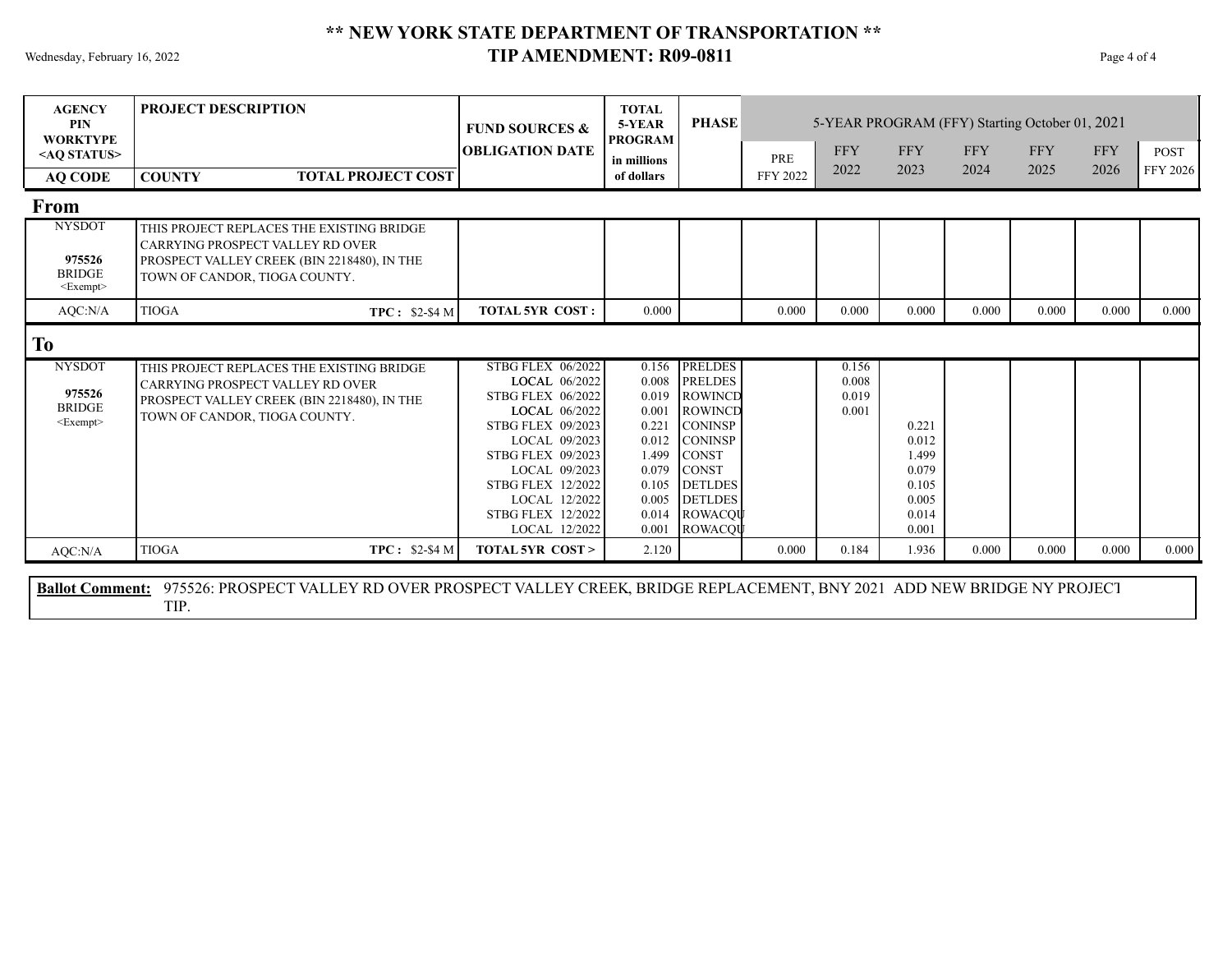Resolution approving an amendment to the 2020-2024 Binghamton Metropolitan Transportation Study Transportation Improvement Program.

**WHEREAS** the Binghamton Metropolitan Transportation Study Policy Committee has been designated by the Governor of the State of New York as the Metropolitan Planning Organization responsible, together with the State, for the comprehensive, continuing, and cooperative transportation planning process for the Binghamton Urban Area, and

**WHEREAS** Federal regulations (23 CFR Chapter 1, Part 450, Subpart C, and 49 CFR Chapter VI, Part 613, Subpart B) require that the urban transportation planning process shall include development of a Transportation Improvement Program, a staged multi-year program of projects consistent with the Transportation Plan, and

**WHEREAS** the BMTS Policy Committee approved on June 6, 2019 the 2020-2024 BMTS Transportation Improvement Program, and

**WHEREAS** the Transportation Improvement Program may be amended at any time to add, delete, or reflect significant changes in the scope of projects, and

**WHEREAS** the BMTS Policy Committee has created a Planning Committee of technical representatives to advise it on matters concerning the implementation of the urban transportation planning process, and a TIP Subcommittee thereof to monitor the Transportation Improvement Program, and

**WHEREAS** the project sponsor, NYSDOT, has requested action to amend the 2020-2024 Transportation Improvement Program, to add a new freight project, PIN 950125, I-81 over Loughlin Road, pile retrofit, \$7M, designated as TIP Amendment R09-0811, and

**WHEREAS** the BMTS Planning Committee approved the TIP amendment on February 24, 2022, and

**NOW THEREFORE BE IT RESOLVED** that the BMTS Policy Committee approves an amendment to the 2020-2024 Transportation Improvement Program.

#### **CERTIFICATION OF RESOLUTION 2022-06**

I, the undersigned, duly elected Chair of the Binghamton Metropolitan Transportation Study Policy Committee, do hereby certify that the foregoing is a true and correct copy of BMTS Policy Committee Resolution 2022-06, adopted by consensus this 3rd day of March 2022.

Michael Marinaccio, Chair Date BMTS Policy Committee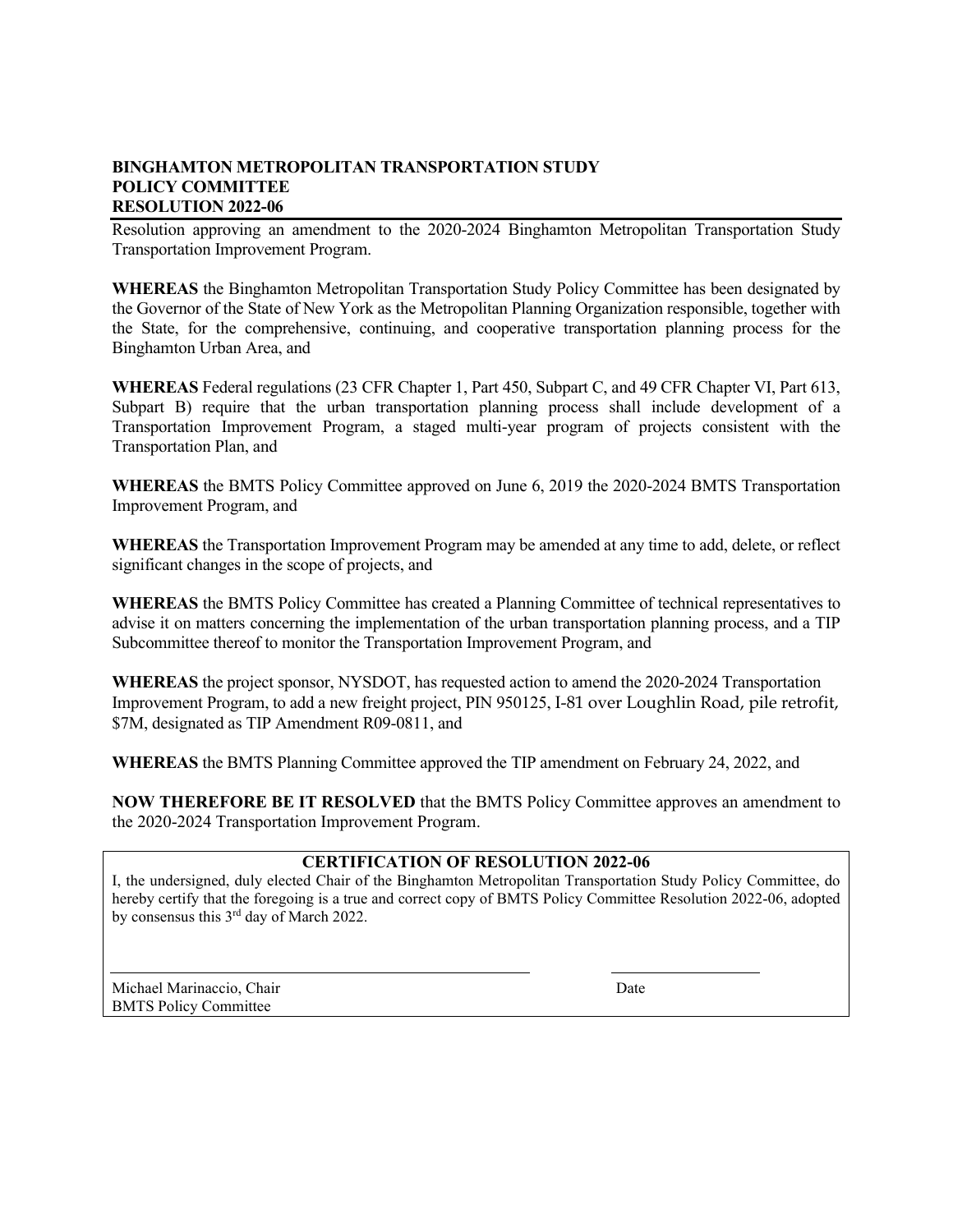Resolution approving an amendment to the 2020-2024 Binghamton Metropolitan Transportation Study Transportation Improvement Program.

**WHEREAS** the Binghamton Metropolitan Transportation Study Policy Committee has been designated by the Governor of the State of New York as the Metropolitan Planning Organization responsible, together with the State, for the comprehensive, continuing, and cooperative transportation planning process for the Binghamton Urban Area, and

**WHEREAS** Federal regulations (23 CFR Chapter 1, Part 450, Subpart C, and 49 CFR Chapter VI, Part 613, Subpart B) require that the urban transportation planning process shall include development of a Transportation Improvement Program, a staged multi-year program of projects consistent with the Transportation Plan, and

**WHEREAS** the BMTS Policy Committee approved on June 6, 2019 the 2020-2024 BMTS Transportation Improvement Program, and

**WHEREAS** the Transportation Improvement Program may be amended at any time to add, delete, or reflect significant changes in the scope of projects, and

**WHEREAS** the BMTS Policy Committee has created a Planning Committee of technical representatives to advise it on matters concerning the implementation of the urban transportation planning process, and a TIP Subcommittee thereof to monitor the Transportation Improvement Program, and

**WHEREAS** the project sponsor, NYSDOT, has requested action to amend the 2020-2024 Transportation Improvement Program, to add a new freight project, PIN 950127, I-81 over 990G, general bridge repairs, \$1.75M, designated as TIP Amendment R09-0811, and

**WHEREAS** the BMTS Planning Committee approved the TIP amendment on February 24, 2022, and

**NOW THEREFORE BE IT RESOLVED** that the BMTS Policy Committee approves an amendment to the 2020-2024 Transportation Improvement Program.

#### **CERTIFICATION OF RESOLUTION 2022-07**

I, the undersigned, duly elected Chair of the Binghamton Metropolitan Transportation Study Policy Committee, do hereby certify that the foregoing is a true and correct copy of BMTS Policy Committee Resolution 2022-07, adopted by consensus this 3rd day of March 2022.

Michael Marinaccio, Chair **Date** Date **Date** Date **Date** Date **Date** BMTS Policy Committee